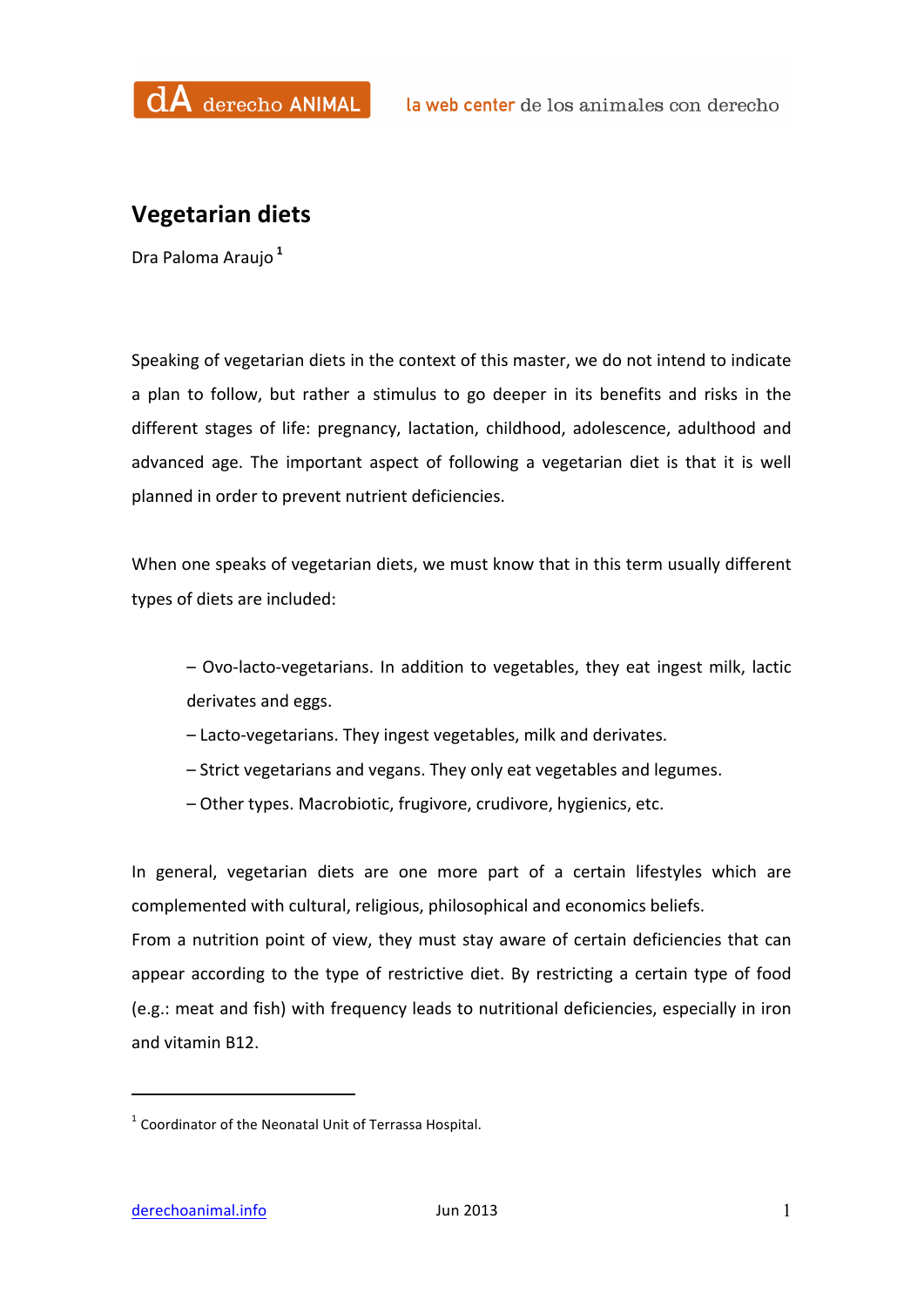

Nutritionally, vegetarian diets are characterized fundamentally by:

1. Consumption of carbohydrates

2. Elevated consumption of fiber (sometimes up to 100% more than the recommended amount)

3. Very little consumption of fat and cholesterol.

4. Adequate protein consumption, but with proteins of lesser quality.

5. Elevated consumption of some vitamins and antioxidants present in vegetables and a lack of other vitamins (vitamin  $B_{12}$  and some oligoelements).

In these vegetarian diets the following points must be carefully watched:

**Energy:** A sufficient caloric value for your age, sex, and physical activity, given that these are frequently not met. In these cases, the consumption of dried fruits and nuts, marmalades, and high caloric fruits (avocados, figs, etc.) are recommended.

**Proteins:** Assure sufficient protein consumption. As such, this requires combining cereals with milk or milk derivates or also with legumes. No food with vegetable origin is rich in all the essential amino acids, therefore in order to meet the recommendations made by nutrition committees it is necessary to consume higher quantities. It is extremely important to be vigilant in strict vegetarian diets, as it is difficult to meet all the needs and is necessary to take supplements.

**Vitamins and minerals**. The nutrients at risk in the following segment are:

**Calcium:** Ovo-lacto-vegetarians generally consume an adequate or high intake of this mineral, not only due to the high consumption of milk and derivates, but also because the absorption of calcium in vegetable foods is quite good.

**Iron:** The intake of this mineral is adequate, however, the bioavailability of iron from vegetables includes a difficulty in absorbing this mineral. In general, in the vegetarian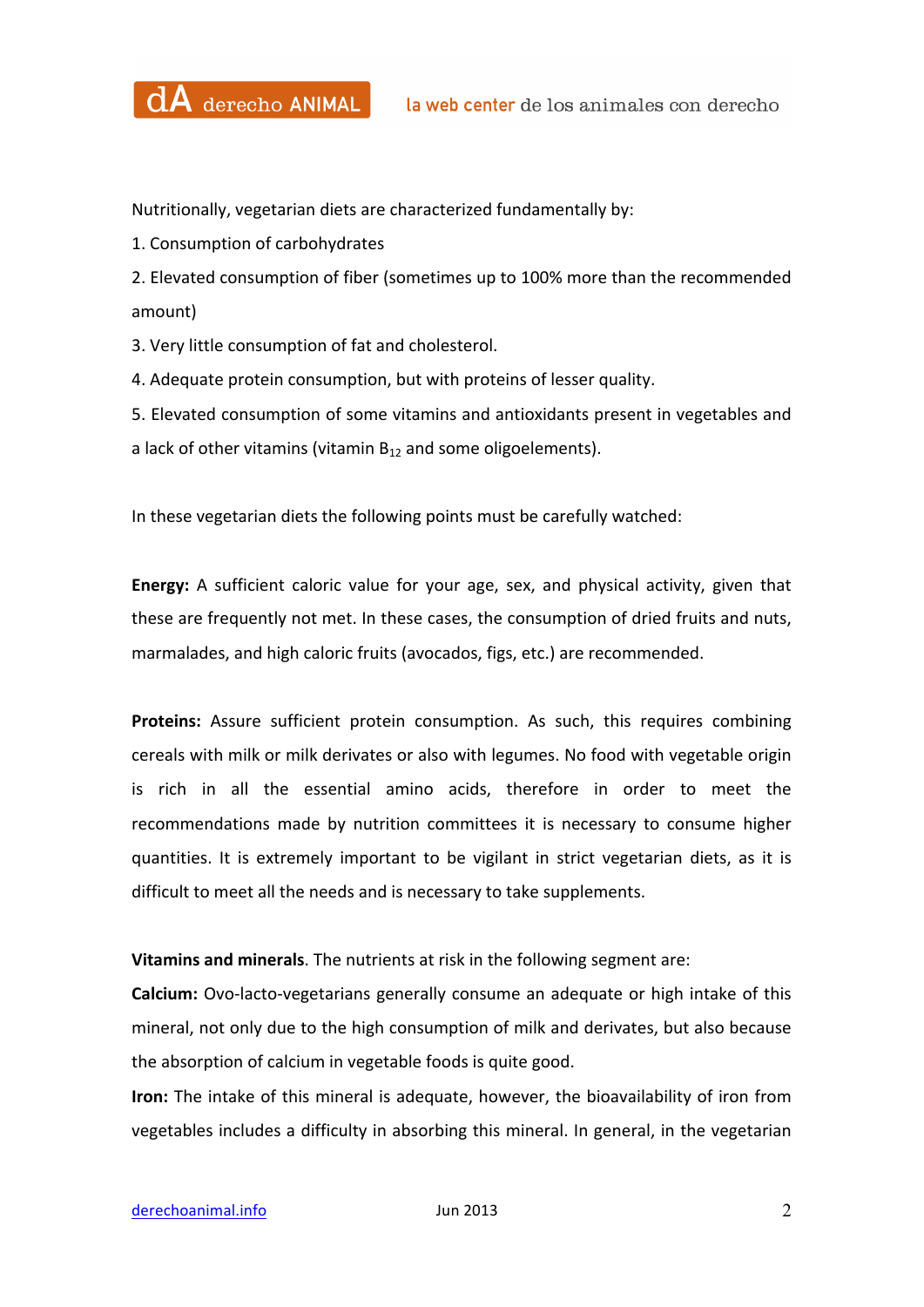diet it is known that the absorption of ingested iron is not higher than 5-10 %. The combined ingestion of iron-rich vegetables with foods rich in tannins (tea), or with lactic products, or coffee, or fiber, or other foods rich in phytates (whole grains, legumes) causes that the absorption is either cancelled out or very diminished. On the contrary, the consumption together with Vitamin C favors its absorption.

**Vitamin B12:** Among vegetables, the only food that covers the needs of this vitamin is food yeast cultivated in a medium rich in Vitamin B12. Foods supplemented with this vitamin can be found in the market.

In general vegetarian diets have two great advantages to be highlighted: Lower mortality for ischemic cardiopathy, lower prevalence of obesity, lower incidence of certain cancers and lower incidence of Diabetes mellitus.

## **In conclusion:**

Regarding Positive Aspects: It provides lower quantity of AGS, CT and animal protein and sodium (positive aspects), it provides lower quantity of Carbohydrates, Fiber, Mg, Potassium, Vitamins K, B9, C, E, antioxidants (carotenoids...), it provides lower level of contaminants, dioxins, polychlorinated biphenyl, polybrominated diphenyl, hexachlorobenzenes, naphthalenes, Cadmium, Mercury, Lead, etc

Aspects to pay attention to: it provides lower quantities of proteins, vitamin D, calcium, iron, iodine, zinc and vitamin  $B_{12}$  (possible deficiencies).

Finally the American Dietetic Association affirms that adequately planned vegetarian diets: are healthy, nutritionally adequate, provide benefits for health in the prevention and treatment of certain illnesses.